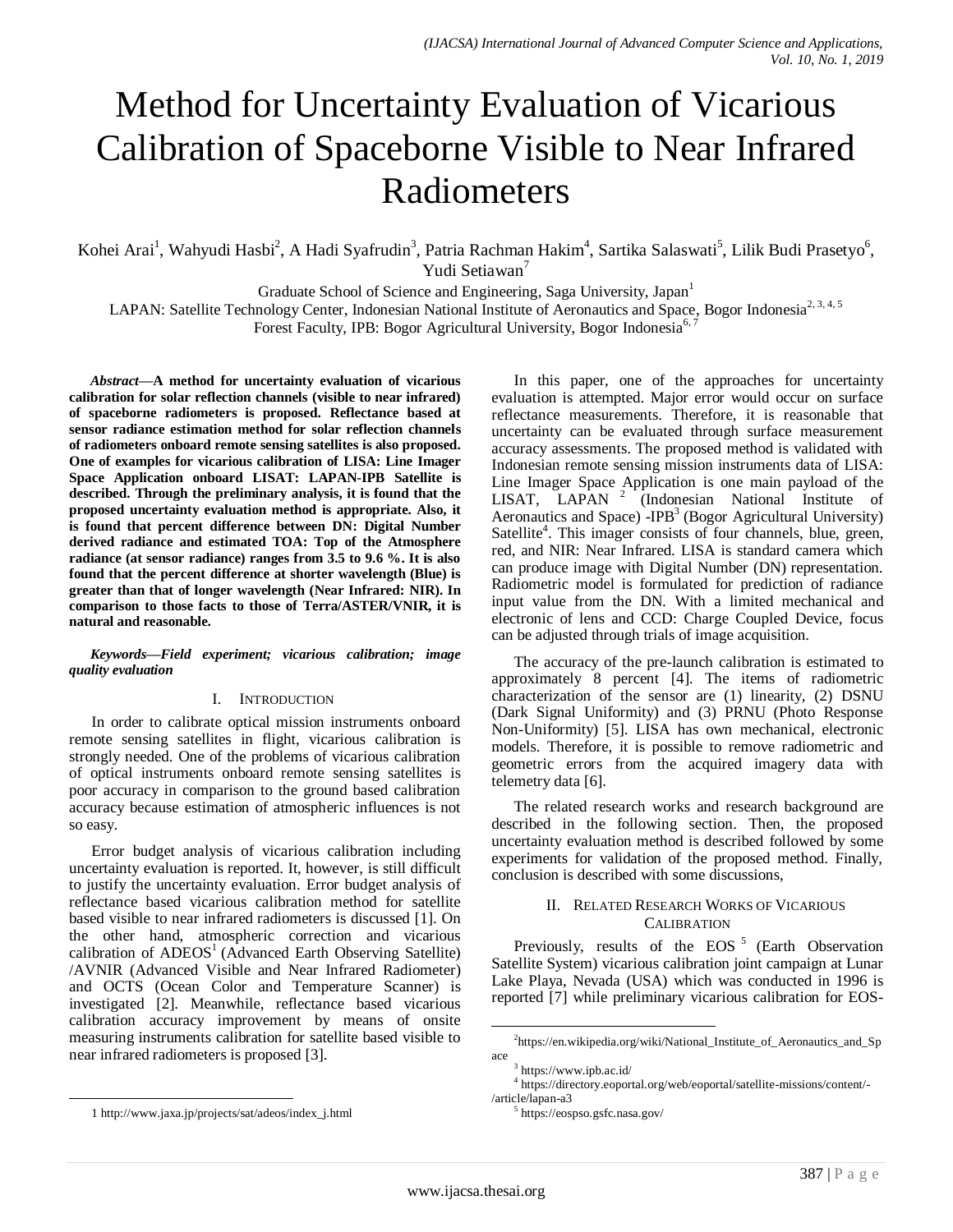AM1 (The first afternoon orbit satellite of EOS) /ASTER (Advanced Spaceborne Thermal Emission and Reflection Radiometer) with field campaign is also well reported [8]. Atmospheric correction and vicarious calibration of ADEOS/AVNIR and OCTS is proposed and validated [9] together with atmospheric correction and residual error in vicarious calibration of AVNIR and OCTS both onboard ADEOS [10]. Meanwhile, experimental study on vicarious calibration for ADEOS/AVNIR and OCTS (in particular for visible channels) is reported [11] and field experiments at Tsukuba test site which is situated in Japan for ASTER vicarious calibration (visible to shortwave infrared regions) is also reported [12] together with field experiments at Tsukuba test site for ASTER vicarious calibration (thermal infrared regions) [13].

Early results from vicarious calibration of ASTER/VNIR and SWIR at test site in Japan is well reported together with early results from vicarious calibration of ASTER/TIR at the test site in Japan [14]. Meantime, reflectance based vicarious calibration for solar reflection channels of radiometers onboard satellites with deserted area of data is proposed [15] together with vicarious calibration of ASTER/VNIR based on the results of aerosol optical property by sky-radiometer (aureole-meter<sup>6</sup>) at the test site in Saga, Japan [16].

Vicarious calibration of ASTER based on the reflectance based approach is reported [17]. Meanwhile, error analysis and sensitivity analysis in estimation of aerosol refractive index and size distribution using polarization radiance measurement data for vicarious calibration of remote sensing satellite carrying visible to shortwave infrared radiometer is conducted and reported [18].

Influence due to aerosol size distribution on vicarious calibration accuracy and influence of calibration accuracy of the used sky radiometer in estimation of aerosol refractive index and size distribution is investigated [19]. On the other hand, vicarious calibration based cross calibration (through a comparison between the different sensor images, calibration is conducted mutually) of solar reflective channels of radiometers onboard remote sensing satellite and evaluation of cross calibration accuracy through band-to-band data comparisons is proposed and reported [20]. Then, a comparison among cross, onboard, and vicarious calibration for Terra<sup>7</sup>/ASTER/VNIR is made [21].

Sensitivity analysis and error analysis of reflectance based vicarious calibration with estimated aerosol refractive index and size distribution derived from measured solar direct and diffuse irradiance as well as measured surface reflectance is conducted [22]. Also, vicarious calibration data screening method based on variance of surface reflectance and atmospheric optical depth together with cross calibration is proposed and discussed [23]. Furthermore, vicarious calibration data screening method based on variance of surface reflectance and atmospheric optical depth together with cross calibration is proposed and discussed [24].

-

In this paper, the proposed method for vicarious calibration of solar reflection channels of mission instruments onboard satellites which includes estimation of at sensor radiance) is described in particular for "uncertainty evaluation" followed by the first attempt of the proposed uncertainty evaluation through vicarious calibration of LISA.

#### III. PROPOSED UNCERTAINTY EVALUATION METHOD FOR VICARIOUS CALIBRATION OF OPTICAL SENSORS

## The vicarious calibration method is illustrated in Fig. 1.

Surface reflectance can be measured through a comparison between radiance from standard plaque (Spectralon<sup>8</sup> which is traceable to NIST<sup>9</sup> (National Institute of Standards and Technology) standard) and the surface in concern. There is Bidirectional Reflectance Distribution Function: BRDF<sup>10</sup> of standard plaque and the surface. Major error sources are (1) BRDF effects, (2) Instability of the hand held spectrometer for surface reflectance measurement, (3) Registration error between the pixels of the test site and measured surface, (4) Instability of sensitivity of the spectrometer, etc. On the other hand, solar irradiance is quite stable (solar constant). Therefore, incoming radiance is assumed to be stable when the sky is clear. Total optical depth $11$  can be measured with fine accuracy together with column water vapor, ozone. Meanwhile, Rayleigh scattering component  $12$  can be calculated with atmospheric pressure and air temperature (compensation). From the total optical depth, it is possible to calculate aerosol optical depth with the calculated optical depth of Rayleigh component, optical depth of water vapor, ozone. Using MODTRAN<sup>13</sup> of atmospheric model (Software code), influence due to the atmosphere can be calculated precisely.

Proposed uncertainty evaluation method is based on surface reflectance measurement data. It is reasonable that uncertainty is supposed to be caused by a homogeneity of the surface. Therefore, standard deviation of surface reflectance over double size areas of Instantaneous Field Of View: IFOV at the surface of the test site is considered to be uncertainty.



Fig. 1. Illustrative View of Vicarious Calibration.

<sup>10</sup> https://ja.wikipedia.org/wiki/BRDF

l

<sup>6</sup> https://sites.google.com/site/aerosolpedia/yong-yurisuto/da-qiearozoruguan-ce/9

<sup>7</sup> https://terra.nasa.gov/about/terra-instruments/aster

<sup>8</sup> https://en.wikipedia.org/wiki/Spectralon

<sup>9</sup> https://www.nist.gov/

<sup>11</sup> https://en.wikipedia.org/wiki/Optical\_depth

<sup>12</sup> https://en.wikipedia.org/wiki/Rayleigh\_scattering

<sup>13</sup> http://modtran.spectral.com/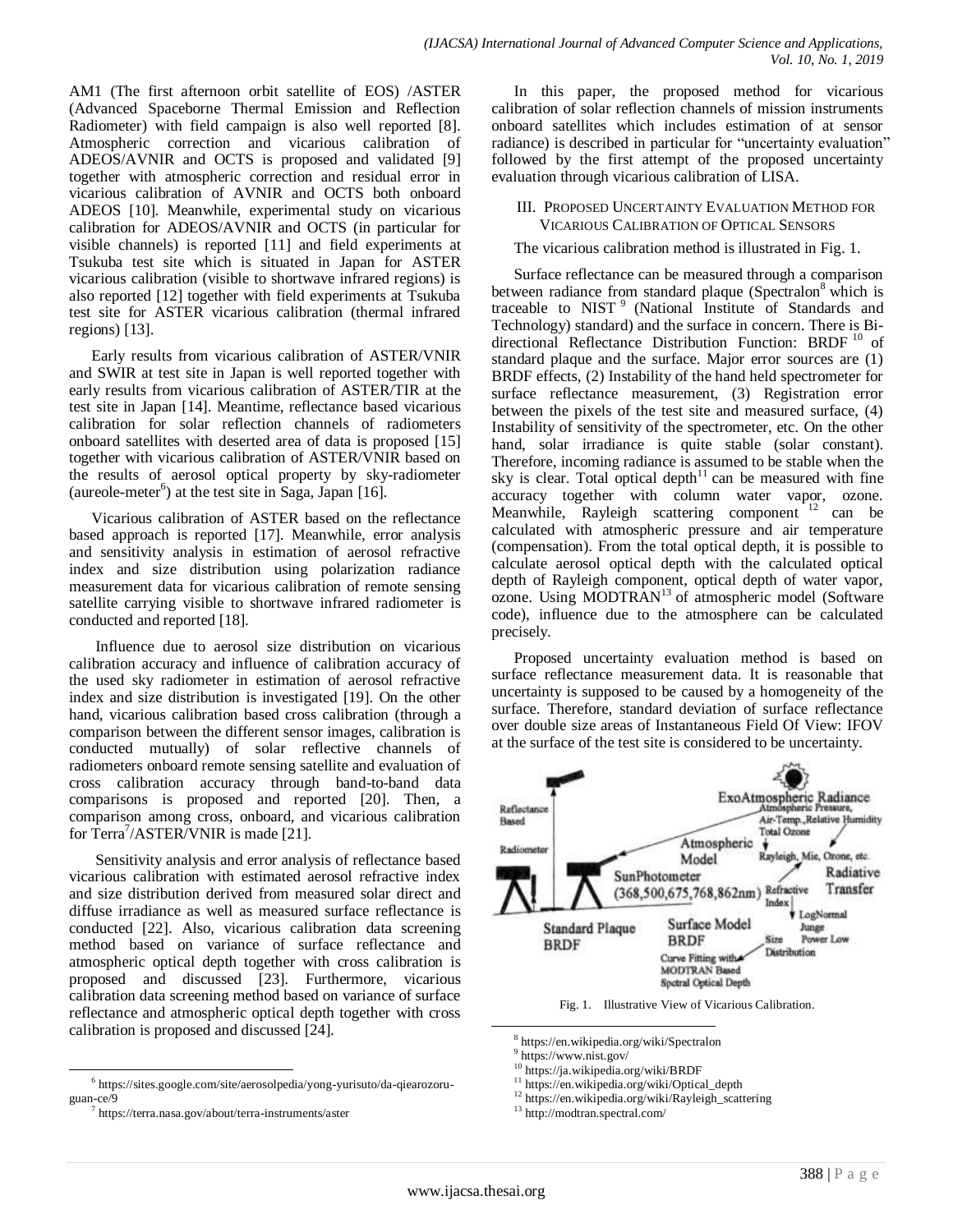## IV. VALIDATION OF THE PROPOSED METHOD THROUGH VICARIOUS CALIBRATION OF LISA

## *A. Method for Reflectance based Vicarious Calibration*

The proposed vicarious calibration of solar reflection channels of mission instruments onboard satellites is based on reflectance based method. The major influencing factor on the estimation of at sensor radiance (TOA: Top of the Atmosphere radiance) is surface reflectance measurements followed by absorption and scattering in the atmosphere. In order to improve surface reflectance measuring accuracy, wide areas of surface reflectance has to be measured. Then, mean and variance are checked for increasing reliability of the measurement data. Atmospheric absorption and scattering components are taken into account in the MODTRAN together with solar irradiance at the top of the atmosphere (extraterrestrial solar irradiance, solar constant that is Kurucz  $Model<sup>14</sup>$ ).

From field experiments, surface reflectance is measured together with atmospheric conditions such as atmospheric optical depth, atmospheric pressure (atmospheric optical depth due to atmospheric molecule can be estimated with atmospheric pressure and air temperature), air temperature, relative humidity, water vapor in the atmosphere, to column ozone. From these measured data, the TOA radiance (it is totally equal to at sensor radiance is estimated by using atmospheric code of MODTRAN<sup>15</sup>. Then, the estimated TOA radiance is compared to the observed sensor radiance. The difference between both the radiances is calibration coefficient.

In order to minimize measuring error for surface reflectance, 10 by 10 pixels of homogenous area of test site is used together with standard plaque of Spectralon which is traceable to NIST standard. This is the key issue here for the proposed method together with the optical depth measuring instruments of MicroTops-II<sup>16</sup> of ozone meter and atmospheric transparency measurements.

# *B. Major Specification of LISA*

LAPAN-A3/LAPAN-IPB (LISAT) was launched by PSLV: Polar Satellite Launch Vehicle Rocket<sup>17</sup>, together with other 19 satellites from many countries from Sriharikota, India on Wednesday 22 June 2016. Major orbital parameters are as follows:

Altitude: 505 km (polar orbit) Inclination: 98 degree Major specification of LISAT satellite is as follows, Weight: 115 kg Dimension: 500 x 574 x 424 mm LISAT carries the following equipment's,

a. AIS (Automatic Identification System)<sup>18</sup>

b. LISA: Push-broom 4 bands multispectral imager (300 mm). (Swath width: 122.4 km, Resolution: 18 m)

l

c. DSC: Digital Space Camera (1000 mm)

Outlook of LISAT is shown in Fig. 2. LISAT satellite is operated at the operational station situated at LAPAN, Norwegian, Berlin & Bogor, Indonesia. Revisit cycle of LISAT is 21 days. Major spectral specification of LISA is shown in Table 1.

LISA has four bands whose wavelength ranges from 410 to 900 nm, blue, green, red, and Near Infrared: NIR. IFOV of LISA is 18 m. Furthermore, swath width of LISA is 122.4 km. Also, LISA imagery data is acquired with 16 bit of quantization levels. Spectral response of each band is shown in Fig. 3.

TABLE I. FWHM AND AVERAGE RADIANCE VOLTAGE TO RADIANCE **CONSTANTA** 

| Band       | <b>FWHM</b>     | Bandwidth | Radiance (mW/cm2-sr-um) |
|------------|-----------------|-----------|-------------------------|
| Blue       | $0.410 - 0.490$ | 0.080     | 41.76                   |
| Green      | $0.510 - 0.580$ | 0.070     | 29.69                   |
| Red        | $0.630 - 0.700$ | 0.070     | 20.45                   |
| <b>NIR</b> | $0.770 - 0.900$ | 0.130     | 23.43                   |



Fig. 2. Outlook of LISAT Satellite.



Fig. 3. Spectral Response of LISA.

 $14$ https://aslopubs.onlinelibrary.wiley.com/doi/pdf/10.4319/lo.1990.35.8.1 657

 $^{15}$ http://modtran.spectral.com/

<sup>&</sup>lt;sup>16</sup> https://solarlight.com/product/microtops-ii-sunphotometer/

<sup>&</sup>lt;sup>17</sup> https://en.wikipedia.org/wiki/Polar\_Satellite\_Launch\_Vehicle

<sup>18</sup> https://www.marinetraffic.com/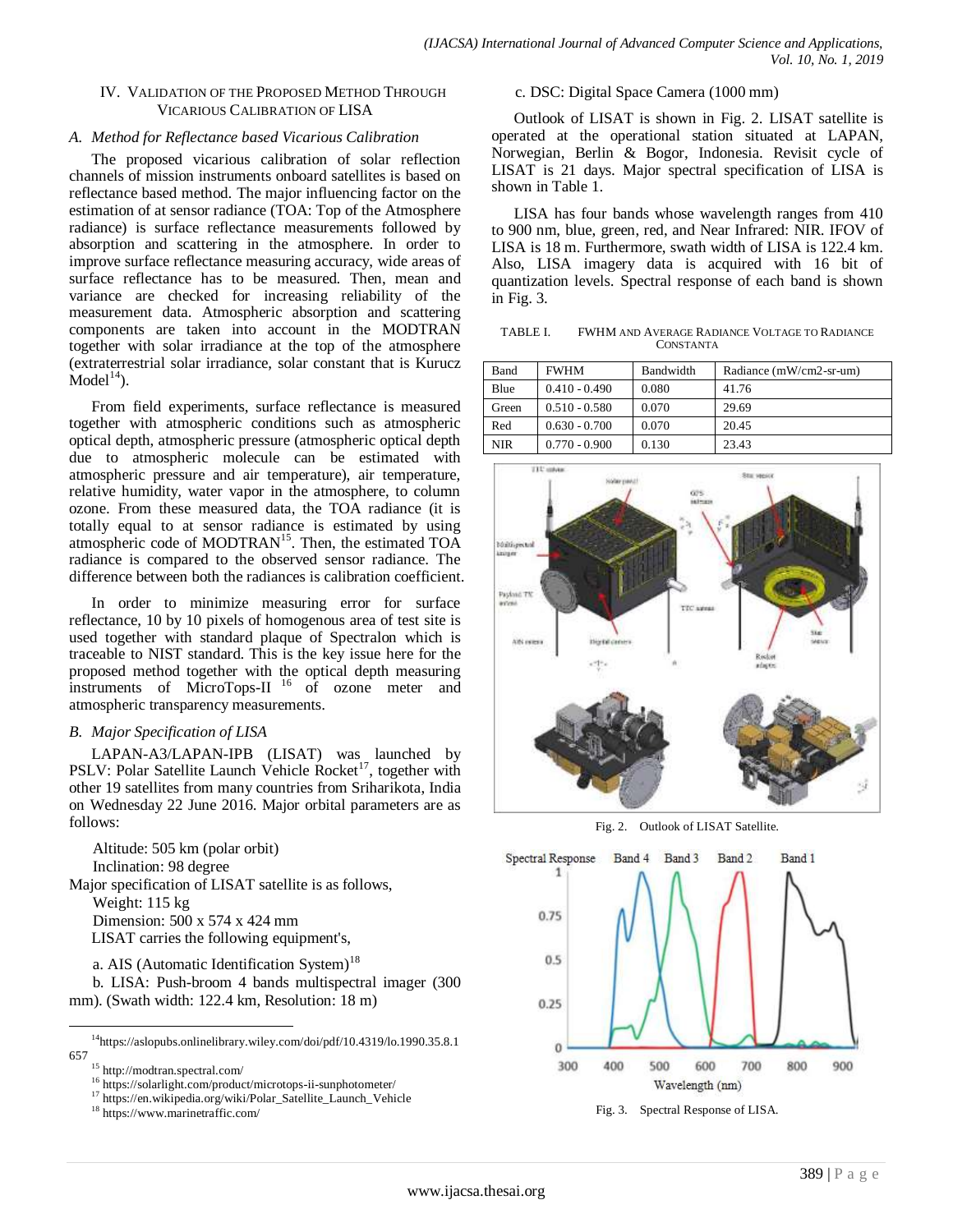# *C. Field Campaign*

Field experiments are conducted at the test site of Kupang on 11 and 12 April 2018. The location of Kupang test site is shown in Fig. 4. As shown in Fig. 4, it was partially cloudy condition for both 11 and 12 April. At the test site, blue tarp (15m by 15m) is set-up.

The conditions of the field campaign are as follows:

Location: 10:12'07.8"S, 123:33'05.2"

Air-temperature: 34.3 deg.(Apr.11), 32.2 Deg.(Apr.12) Relative Humidity: 50.6% (Apr.11), 58.6%(Apr.12) Atmospheric pressure: 1006 hPa Column ozone: 290 DU (ftp://toms.gsfc.nasa.gov/pub/omi/data/ozone/Y2018/L3\_o

zone\_omi\_20180412.txt)

Junge parameter: 6.49



Fig. 4. Location of Kupang Test Site.

As shown in Fig. 5, 15m by 15m of blue tarp is set-up at the test site for identification of the test site location in the acquired LISA image. In the test site, surface reflectance at 30 m by 30m of test site area is measured by 5 m intervals.

## *D. Measured Data*

The surface reflectance is measured with the well-known FieldSpec Hand Held  $2^{19}$ . Specification manufactured by ASD Incorporation. The FieldSpec Hand Held 2 delivers precision full range spectral measurements through a hand-held system designed around a radically streamlined cable-free workflow. Outlook of FieldSpec Hand Held 2 Specification manufactured by ASD Incorporation is shown in Fig. 6.



(a) April 11 2018 (b) April 12 2018 Fig. 5. Photos of the Field Experiments.



Fig. 6. Outlook of the FieldSpec Hand Held 2 Portable Spectrometers Used.

Also, major specification of the FieldSpec Hand Held 2 Specification manufactured by ASD Incorporation is shown in Table 2.

An example of the measured surface reflectance of the test site of Kupang is shown in Fig. 7. As a working standard plaque, back side of photoprint paper which is traceable to Spectralon manufactured by Labsphere Co. Ltd. is used.

LISA image of Kupang of the test site which is acquired on April 12 2018 is shown in Fig. 8(a) while the enlarged Kupang test site LISA image is shown in Fig. 8(b).

TABLE II. MAJOR SPECIFICATION OF THE FIELDSPEC HAND HELD 2 FIELDSPEC HAND HELD 2

| Wavelength Range           | $325 - 1075$ nm                                                                                                                                                                                                                     |  |  |  |
|----------------------------|-------------------------------------------------------------------------------------------------------------------------------------------------------------------------------------------------------------------------------------|--|--|--|
| Wavelength<br>Accuracy     | $+1$ nm                                                                                                                                                                                                                             |  |  |  |
| <b>Spectral Resolution</b> | $<$ 3 nm at 700 nm.                                                                                                                                                                                                                 |  |  |  |
| <b>Integration Time</b>    | 8.5 ms minimum (selectable)                                                                                                                                                                                                         |  |  |  |
| Field-of-View              | 25° (Optional fore optics available)                                                                                                                                                                                                |  |  |  |
| Sampling Interval          | 1.5 nm for the spectral region 325-1075 nm.                                                                                                                                                                                         |  |  |  |
| Spectrum File size         | Approximately 30 KB                                                                                                                                                                                                                 |  |  |  |
| <b>Memory Storage</b>      | Up to $2,000$ spectrum files                                                                                                                                                                                                        |  |  |  |
| Weight                     | 1.2 kg $(2.6$ lbs.) with batteries                                                                                                                                                                                                  |  |  |  |
| <b>Body Dimensions</b>     | Measurements with handle not attached (width x)<br>$depth x height)$ :<br>$90 \times 140 \times 215$ mm $(3.5 \times 5.5 \times 8.5)$ in                                                                                            |  |  |  |
| <b>Temperature Range</b>   | Operating Temperature: $0^{\circ}$ to $40^{\circ}$ C (32° to $104^{\circ}$ F)<br>Storage Temperature: $0^{\circ}$ C to $45^{\circ}$ C (32 $^{\circ}$ to 113 $^{\circ}$ F)<br>Operating and Storage Humidity: 90% Non-<br>condensing |  |  |  |

## Reflectance 12042018-Prof Base



Fig. 7. Surface Reflectance of the Test Site Kupang on April 12 2018.

l <sup>19</sup> https://www.malvernpanalytical.com/en/products/product-range/asdrange/fieldspec-range/index.html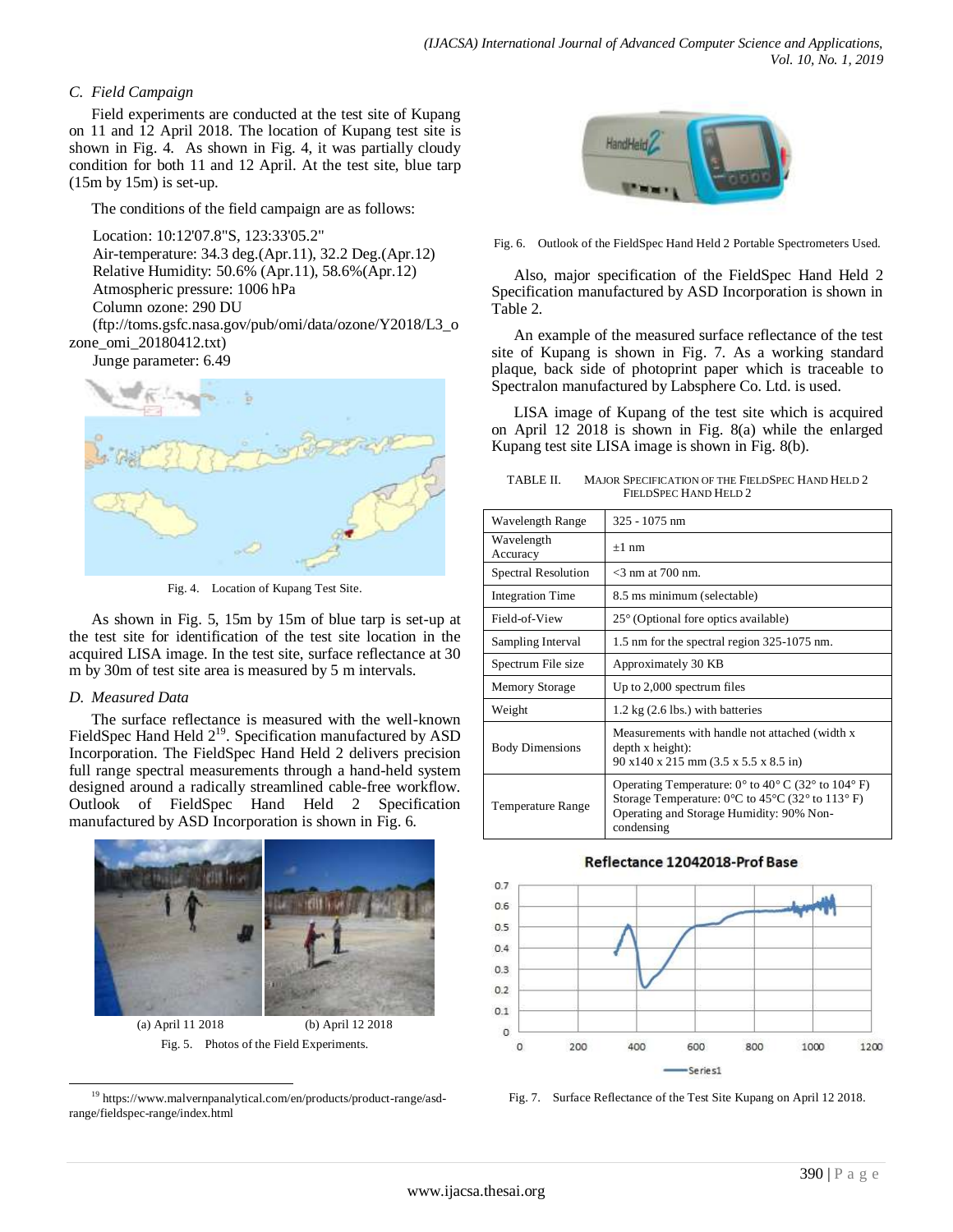

Fig. 8. LISA Image of Kupang Test Site Acquired on April 12 2018.

The locations of the 10 pixels of the surrounding pixels of the test site of Kupang in the LISA image are shown in Fig. 9.



Fig. 9. LISA Image of the Test Site, Kupang.

TABLE III. DN OF THE PIXELS OF THE SURROUNDING THE TEST SITE OF KUPANG

| Band                      | 4        | 3       | 2        |          |
|---------------------------|----------|---------|----------|----------|
| Point                     | Blue     | Green   | Red      | NIR      |
|                           | 4138     | 13318   | 22469    | 14012    |
|                           | 4686     | 15248   | 28234    | 14031    |
| 3                         | 4621     | 15007   | 28213    | 14383    |
| 4                         | 4726     | 15595   | 27004    | 13627    |
| 5                         | 4599     | 14680   | 23497    | 14462    |
| 6                         | 4698     | 15611   | 28339    | 14212    |
|                           | 4592     | 15098   | 25828    | 14575    |
| 8                         | 4680     | 15525   | 28549    | 14014    |
| 9                         | 4621     | 15007   | 28213    | 14383    |
| 10                        | 4656     | 15646   | 26624    | 13220    |
| Average                   | 4601.7   | 15073.5 | 26697    | 14091.9  |
| <b>Standard Deviation</b> | 168.9096 | 696.738 | 2161.678 | 414.5633 |

From the LISA imagery data, Digital Number: DN of the pixels of the surrounding the test site point of Kupang is shown in Table 3.

## *E. Uncertainty*

Uncertainty of the vicarious calibration of this case is evaluated with the measured data in the Kupang test site described in the previous sub-section. Taking the ratio of standard deviation and the average in the Table 3, the uncertainty, U can be evaluated. The result is shown in Table 4. In the table, averaged uncertainty over the all bands is also shown. It is found that the averaged uncertainty of the vicarious calibration in Kunag test site is 0.048.

TABLE IV. UNCERTAINTY OF VICARIOUS CALIBRATION IN KUNAG TEST **SITE** 

| Band No. |          |          |          |          | Average  |
|----------|----------|----------|----------|----------|----------|
|          | 0.036706 | 0.046223 | 0.080971 | 0.029419 | 0.048329 |

## *F. Atmospheric Data*

Microtops II of measuring instrument manufactured by Solar Light Co. Ltd. is used for Langley plot and optical depth. Solar Light's Model 540 Microtops II Sunphotometer is a light weight, portable 5 channel instrument for measuring aerosol optical thickness, direct solar irradiance, and water vapor column easily, accurately and dependably. Fig. 10 shows outlook of the MIcrotops II. Microtops II measures solar direct irradiance at the following five wavelength, 340, 500, 675, 870, 1020 nm.



Fig. 10. Outlook of Microtops II.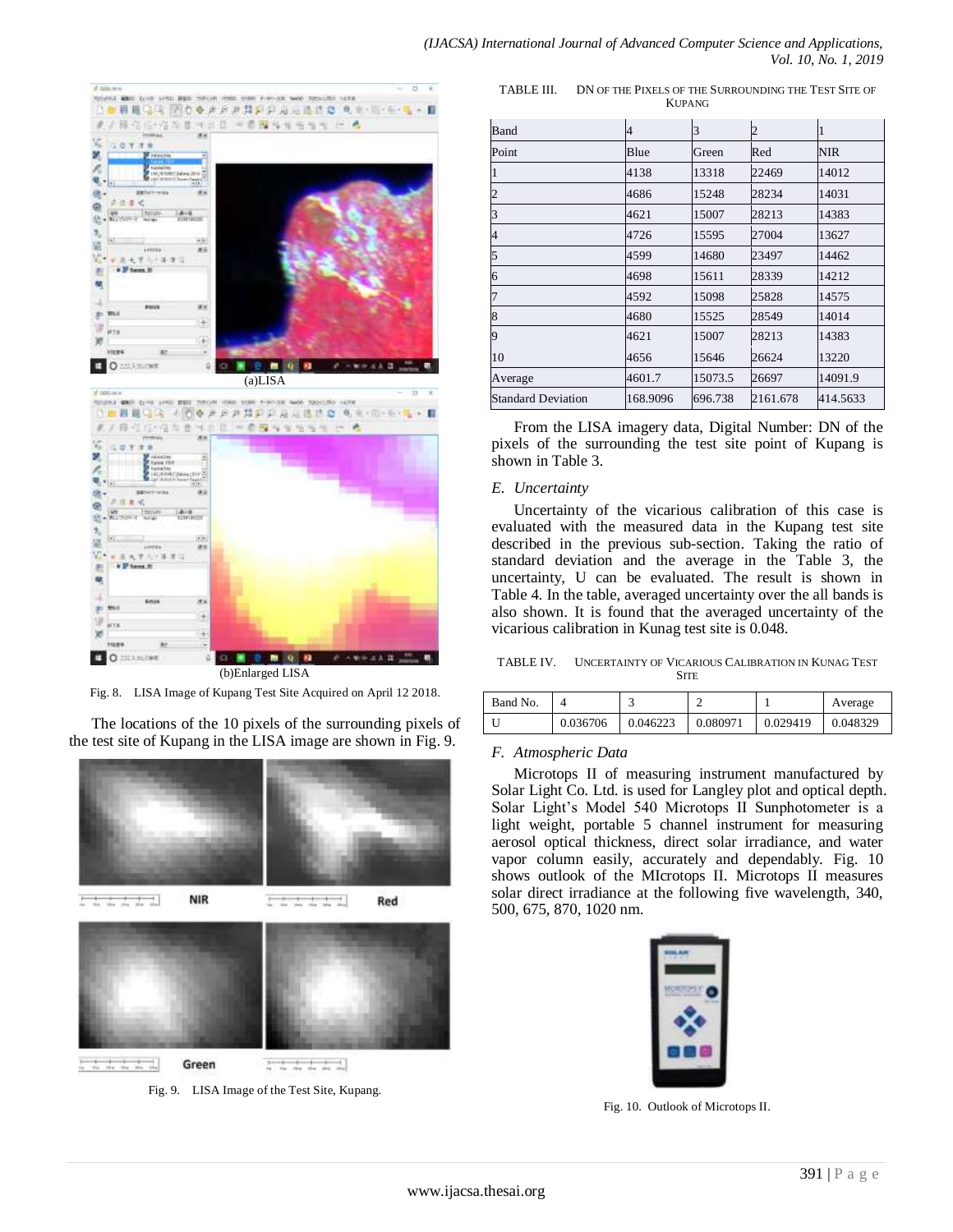

Fig. 11. Measured Langley Plot and Total Atmospheric Optical Depth.

Meanwhile, measured Langley plot<sup>20</sup> and total atmospheric optical depth on April 12 2018 is shown in Fig. 11(a) and (b), respectively.

From the measured total optical depth, optical depth of Rayleigh scattering (atmospheric molecule), ozone, water vapor, and aerosol (Mie scattering $^{21}$ ) are calculated. There are absorption due to water vapor, ozone and scattering of Rayleigh (atmospheric molecule) and Mie (aerosol). As shown before, total column ozone is retrieved from the aforementioned Web site. On the other hand, water vapor profile can be retrieved from the MODTRAN with the Typical tropic atmospheric model (relative humidity on the ground is adjusted with the measured humidity on April 12 2018).

Meanwhile, Rayleigh scattering component is derived from the measured atmospheric pressure. Optical depth of aerosol can be calculated with equation (1).

## ODaero=ODtotal-ODrayleigh-ODwater-ODozone (1)

#### *G. Vicarious Calibration Coefficients*

Continuous atmospheric optical depth of total, Rayleigh, water vapor, ozone and aerosol are then calculated with MODTRAN through curve fitting between observed and calculated optical depth with MODTRAN in a least square mean. Also, TOA radiance (at sensor radiance) is calculated based on MODTRAN with input parameters of the measured

l

surface reflectance, geometric relation among the satellite position, test site location, and sun elevation and azimuth angle (direction of direct solar irradiance) as well as atmospheric parameters including optical depth. Therefore, TOA radiance can be calculated with the integration of TOA radiance multiplied by the LISA spectral response. Then, at sensor radiance is compared to the LISA imagery data derived radiance. Thus, vicarious calibration coefficient can be calculated.

Surface reflectance, atmospheric optical depth, and the other required parameters are input to MODTRAN for calculation of Top of the Atmosphere: TOA radiance for each band of LISA. The calculated DN derived radiance and the TOA radiance are shown in Table 5 together with percent difference between both. As the results of the vicarious calibration, it is found that vicarious calibration coefficients are calculated as shown in Table 5. Table 5 shows the percent difference between DN derived radiance and estimated TOA radiance (at sensor radiance) ranges from 3.5 to 9.6 %.

TABLE V. CALCULATED DN DERIVED RADIANCE AND THE TOA RADIANCE

| Average of near Blue Trap Position |        |        |        |        |                 |  |
|------------------------------------|--------|--------|--------|--------|-----------------|--|
| Band                               |        |        |        |        |                 |  |
| Name                               | в      | G      | R      | N      |                 |  |
| Reflectance                        | 0.312  | 0.535  | 0.648  | 0.767  | Unitless        |  |
| <b>DN</b> Radiance                 | 0.525  | 0.925  | 0.899  | 0.409  | $W/m^2/sr/nm$   |  |
| <b>DN</b> Radiance                 | 52.472 | 92.452 | 89.885 | 40.909 | $mW/cm^2/sr/um$ |  |
| ToA Rad.                           | 50.64  | 87.55  | 83.5   | 37     | $mW/cm^2/sr/um$ |  |
| %Diff.                             | 3.49   | 5.3    | 7.1    | 9.56   | $\%$            |  |

#### V. CONCLUSION

The proposed uncertainty evaluation method for vicarious calibration is validated with the LISAT/LISA vicarious calibration in Kupang test site. The uncertainty is 0.048% which is reasonable from the point of view of the empirical field experiments.

Reflectance based at sensor radiance estimation method for solar reflection channels of radiometers onboard remote sensing satellites is proposed. Also, one of examples for vicarious calibration of LISA: Line Imager Space Application onboard LISAT: LAPAN-IPB Satellite is described.

Through the preliminary analysis, it is found that the percent difference between DN: Digital Number derived radiance and estimated TOA: Top of the Atmosphere radiance (at sensor radiance) ranges from 3.5 to 9.6 %. It is also found that the percent difference at shorter wavelength (Blue) is greater than that of longer wavelength (Near Infrared: NIR). In comparison to those facts to those of Terra/ASTER/VNIR, it is natural and reasonable.

Further investigations are required for vicarious calibration and image quality evaluations together with validation of the proposed method for uncertainty evaluation. Also, cross

<sup>20</sup> https://en.wikipedia.org/wiki/Langley\_extrapolation

<sup>21</sup> https://en.wikipedia.org/wiki/Mie\_scattering